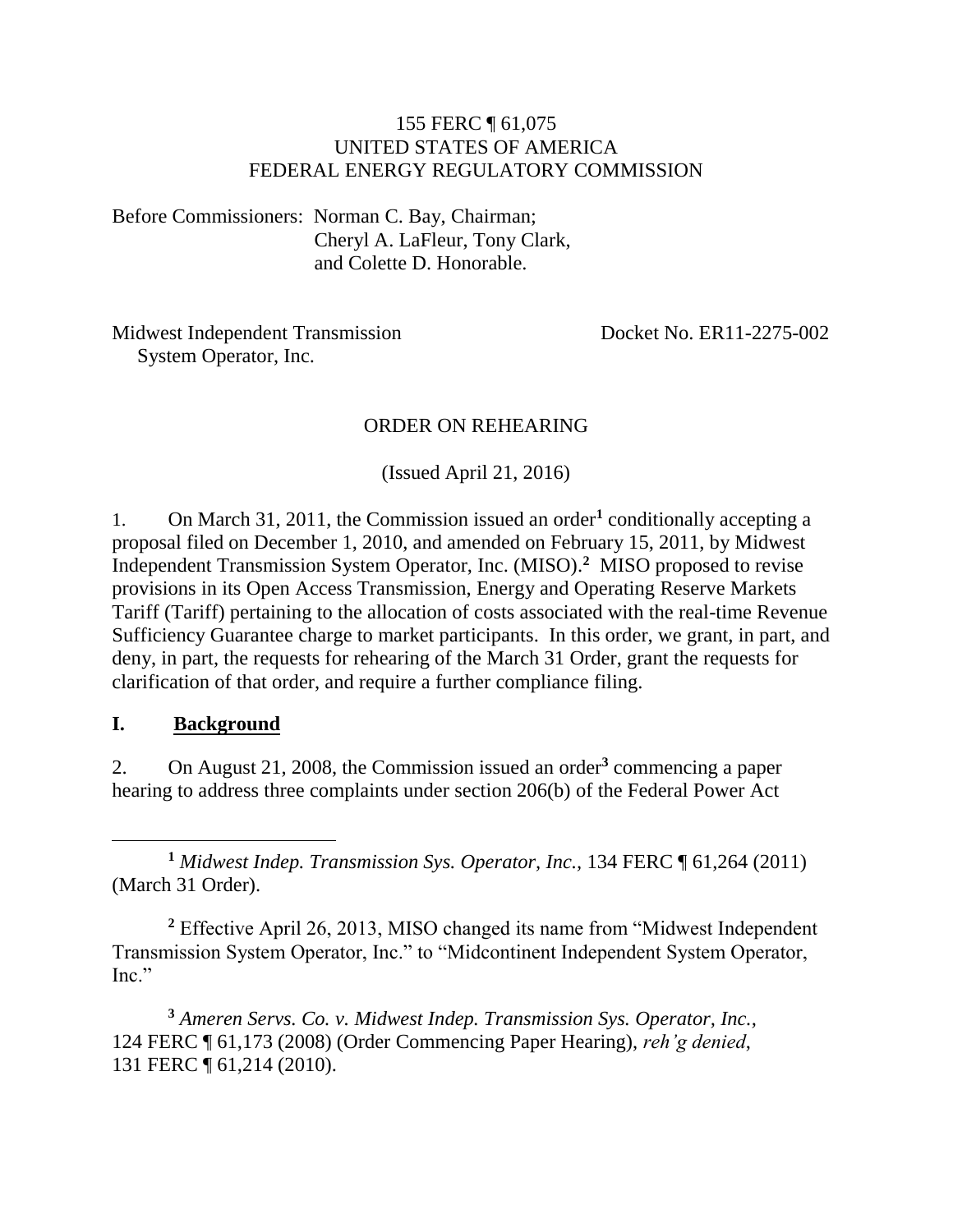(FPA).**<sup>4</sup>** The Complainants' position was that the real-time Revenue Sufficiency Guarantee charge<sup>5</sup> was unjust and unreasonable. The Commission noted that under section 206(b) of the FPA, Complainants carry the burden of proof and therefore must demonstrate, on the basis of substantial evidence, both that the rate in effect is unjust and unreasonable and that their proposed alternative rate is just and reasonable.**<sup>6</sup>**

3. Earlier in the proceeding, MISO had filed what it referred to as "indicative" Tariff revisions that reflect an alternative mechanism for allocating Revenue Sufficiency Guarantee charges and costs (Indicative Rate). MISO explained that these Tariff provisions represent a new real-time Revenue Sufficiency Guarantee cost allocation methodology that was developed based on principles agreed upon in stakeholder discussions, but which had not yet been conformed to incorporate MISO's new Ancillary Services Markets market design elements. MISO asked the Commission to determine whether the language in the Indicative Rate represented a just and reasonable basis for a subsequent filing that would replace the Revenue Sufficiency Guarantee cost allocation methodology for the Ancillary Services Markets. MISO stated that if the Commission determined that the proposed Indicative Rate is a just and reasonable basis for further developing provisions that would adapt the new Revenue Sufficiency Guarantee cost allocation methodology to the Ancillary Services Markets context, it would agree to file Ancillary Services Markets-specific Tariff provisions reflecting this suggested new

**<sup>5</sup>** Under section 40.2.19 of the MISO Tariff, a generation or demand response resource receives a real-time Revenue Sufficiency Guarantee credit if MISO commits it through the Reliability Assessment Commitment process after the close of the day-ahead energy and operating reserve markets and if the resource then receives insufficient realtime energy and operating reserve revenues to cover its as-offered production costs. To fund the Revenue Sufficiency Guarantee credits, pursuant to section 40.3.3 of the Tariff, market participants are charged a real-time Revenue Sufficiency Guarantee charge based on their virtual supply offers and real-time load, injection, export, and import deviations from day-ahead schedules.

**<sup>6</sup>** Order Commencing Paper Hearing, 124 FERC ¶ 61,173 at P 9.

 $\overline{a}$ **<sup>4</sup>** 16 U.S.C. § 824e(b) (2012). The Complainants were Ameren Services Company and Northern Indiana Public Service Company; Great Lakes Utilities, Indiana Municipal Power Agency, Missouri Joint Municipal Electric Utility Commission, Missouri River Energy Services, Prairie Power, Inc., Southern Minnesota Municipal Power Agency, and Wisconsin Public Power Inc.; and Wabash Valley Power Association, Inc.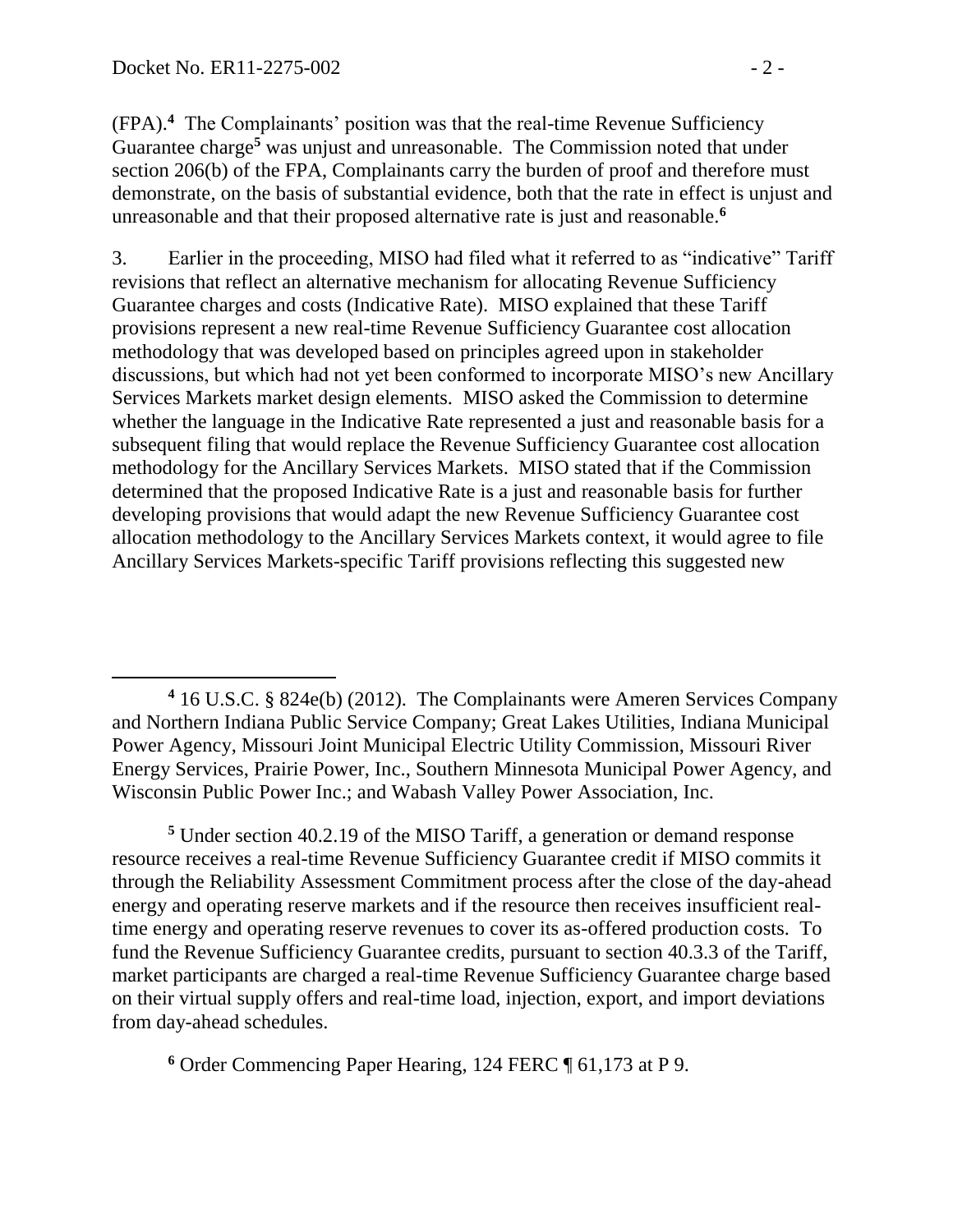allocation methodology.**<sup>7</sup>** The Commission explained that it is not MISO's responsibility to propose and justify a new cost allocation because MISO is not the complainant but rather the party to which the complaints are directed.**<sup>8</sup>** The Commission acknowledged, however, that "[t]he only party with data that can illuminate the issue of what the rate can properly be, [MISO], has provided additional data and analysis in its March 3, 2008 filing and has made that information available to all parties."**<sup>9</sup>** The parties raised arguments about the Indicative Rate in their written briefs.

4. On November 10, 2008, the Commission issued an order on the paper hearing, in which it found that MISO's Indicative Rate provided a just and reasonable basis for future Revenue Sufficiency Guarantee cost allocations.**<sup>10</sup>** The Commission recognized that MISO could not implement the Indicative Rate before the start of the Ancillary Services Markets, and that further adjustments would be necessary to conform the indicative allocation to the Ancillary Services Markets. The Commission therefore allowed MISO to file its indicative allocation when it had a complete and final proposal. MISO did so on February 23, 2009 (Redesign Proposal), framing its filing as a compliance filing that responded to the directives of the Order on Paper Hearing.

5. In an order issued on August 30, 2010,**<sup>11</sup>** the Commission accepted in part and rejected in part the Redesign Proposal, subject to a further compliance filing. The Compliance Order rejected several provisions in the Redesign Proposal because they were revisions to the indicative cost allocation accepted by the Commission in the Order on Paper Hearing, and were therefore beyond the scope of the compliance proceeding. The Commission recommended that MISO file a revised proposal under section 205 of the FPA in the event it decides to seek Commission acceptance for its revised proposal.**<sup>12</sup>**

**<sup>8</sup>** Order Commencing Paper Hearing, 124 FERC ¶ 61,173 at P 9.

**9** *Id.* P 10.

 $\overline{a}$ 

**<sup>10</sup>** Order on Paper Hearing, 125 FERC ¶ 61,161.

**<sup>11</sup>** *Ameren Servs. Co. v. Midwest Indep. Transmission Sys. Operator, Inc.,*  132 FERC ¶ 61,186 (2010) (Compliance Order); *order on reh'g*, 135 FERC ¶ 61,007 (2011).

**<sup>12</sup>** *Id.* PP 34, 40, 45, 48.

**<sup>7</sup>** *Ameren Servs. Co. v. Midwest Indep. Transmission Sys. Operator, Inc.*, 125 FERC ¶ 61,161 (2008) (Order on Paper Hearing), *order on reh'g*, 127 FERC ¶ 61,121 (2009) (Paper Hearing Rehearing Order).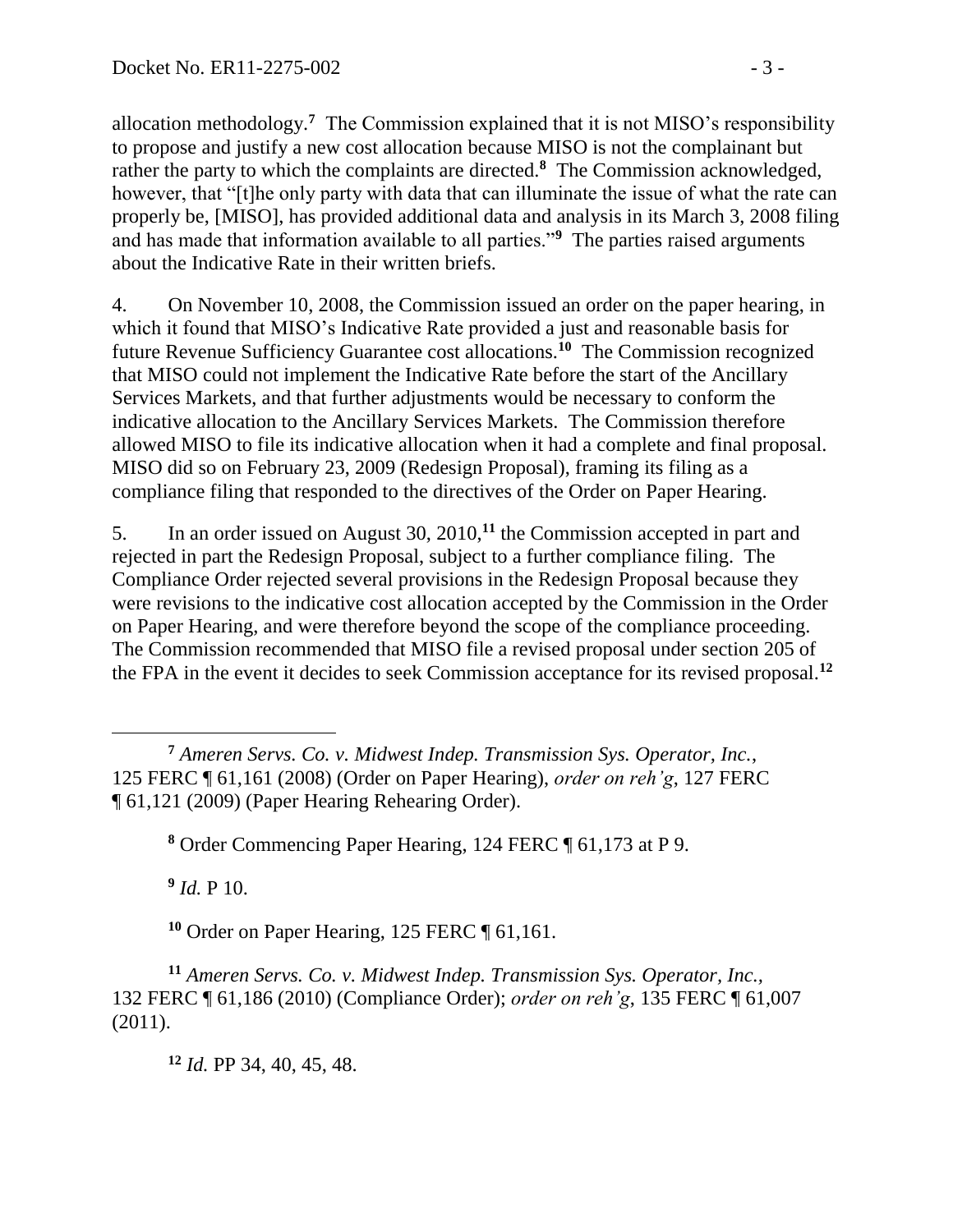6. On December 1, 2010, MISO submitted proposed Tariff amendments (December 2010 Proposal) that would incorporate into the Tariff elements of the Redesign Proposal that were rejected in the Compliance Order. These included the following Tariff revisions: (1) a proposal to combine the Indicative Rate's and the Redesign Proposal's Revenue Sufficiency Guarantee intra-hour demand change charge and the Revenue Sufficiency Guarantee day-ahead schedule deviation charge into a single charge, or allocation "bucket," for purposes of rate calculation; (2) a revised definition of headroom; (3) inclusion of self-schedules in the constraint management charge; and (4) revised definitions for economic maximum dispatch and economic minimum dispatch. MISO also proposed to allocate Revenue Sufficiency Guarantee costs to intermittent resources. This proposal was made in response to the Commission's rejection of an exemption of these resources from an allocation of Revenue Sufficiency Guarantee costs.**<sup>13</sup>** Finally, the December 2010 Proposal included several new provisions such as an allocation of Revenue Sufficiency Guarantee costs based on operating reserve deviations.

7. On February 15, 2011, MISO amended its proposal to move the effective date for its revised Tariff sheets from March 1, 2011 to April 1, 2011. MISO explained that its credit and settlement mechanisms required to implement the proposed revisions would not be in place by March 1, 2011 and instead these systems would be in place on April 1, 2011. According to MISO, without the new effective date, it would have to resettle Revenue Sufficiency Guarantee charges, causing undue uncertainty, and it would be exposed to credit risks.

8. On March 31, 2011, the Commission issued an order conditionally accepting MISO's proposal, as amended.**<sup>14</sup>**

### **II. Requests for Rehearing and Clarification**

9. Big Bog Energy LP, JPTC, LLC, Jump Power, LLC, SESCO Enterprises LLC, Solios Power LLC and Pure Energy, Inc. (collectively, Financial Marketers) filed a timely request for rehearing of the March 31 Order. Midwest TDUs,**<sup>15</sup>** MISO, and Westar Energy, Inc. (Westar) filed timely requests for rehearing and/or clarification of

**<sup>13</sup>** *Id.* PP 40-41.

**<sup>14</sup>** March 31 Order*,* 134 FERC ¶ 61,264.

**<sup>15</sup>** Great Lakes Utilities, Indiana Municipal Power Agency, Madison Gas & Electric Company, Midwest Municipal Transmission Group, Missouri Joint Municipal Electric Utility Commission, Missouri River Energy Services, Prairie Power, Inc., Southern Minnesota Municipal Power Agency, and WPPI Energy.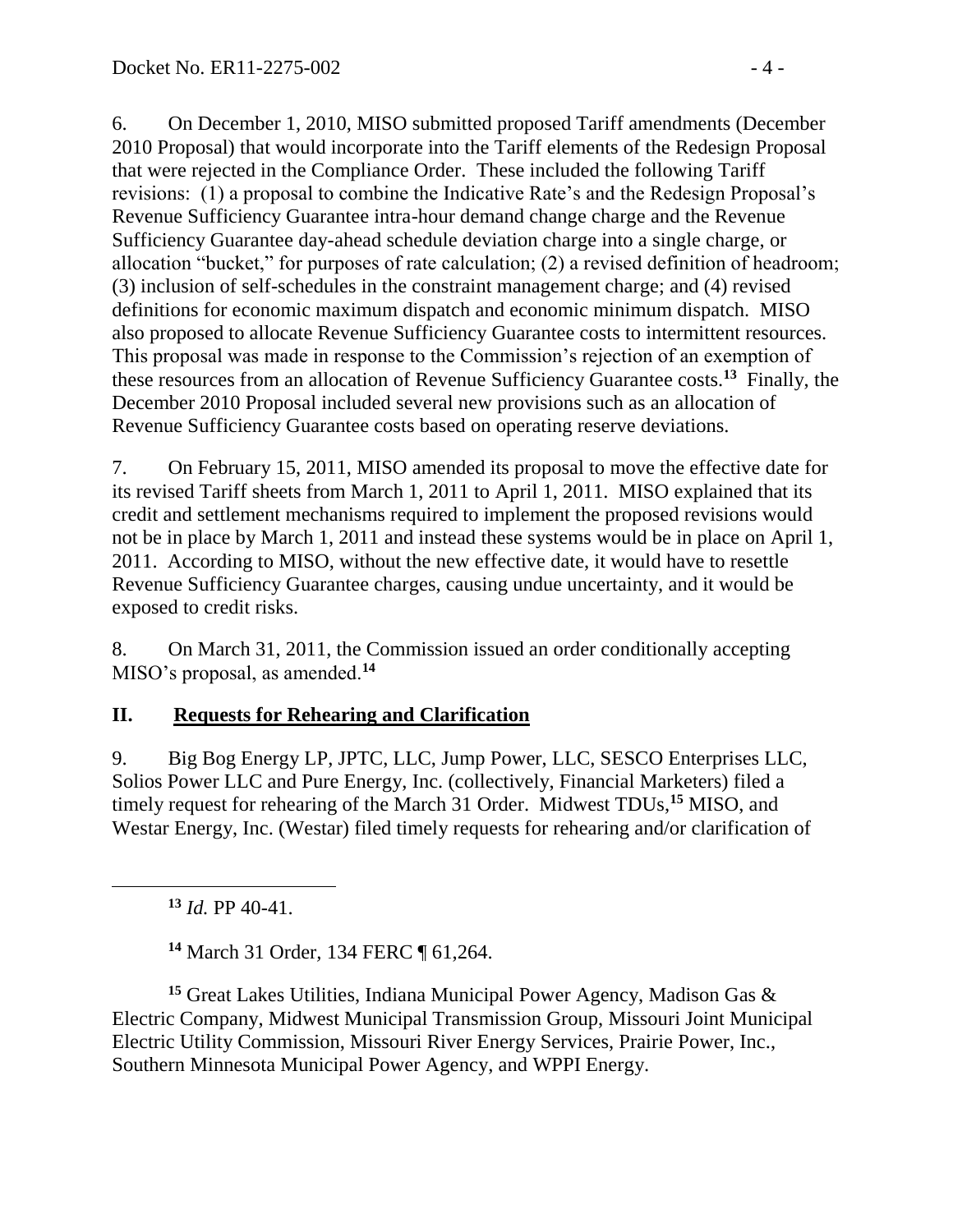the March 31 Order. E.ON Climate & Renewables North America LLC (E.ON) filed a timely request for clarification of the March 31 Order.

#### **III. Discussion**

# **A. Definition of Headroom**

# **1. March 31 Order**

10. In the March 31 Order, the Commission conditionally accepted MISO's proposal to include the headroom**<sup>16</sup>** of all committed resources – including resources committed in the day-ahead markets, in Reliability Assessment Commitment processes after the dayahead market closes, or committed as must-run resources by market participants – subject to the requirement that the definition be revised so that headroom is restricted to headroom committed in the real-time market. The Commission explained that the real-time Revenue Sufficiency Guarantee charge is intended to recover costs for resources committed in the real-time markets; as such, real-time Revenue Sufficiency Guarantee credits recovered in the real-time Revenue Sufficiency Guarantee charge include only costs associated with resources committed in the real-time market. For this reason, the Commission determined that the definition of headroom that applies to the allocation of Revenue Sufficiency Guarantee costs should encompass only these resources.**<sup>17</sup>**

11. The Headroom Charge in the December 2010 Proposal, which the Commission accepted in the March 31 Order, was calculated based on the lesser of headroom or the aggregate of the hourly economic maximum dispatch amounts of all resources committed in any Reliability Assessment Commitment process.

12. The Commission also noted in the March 31 Order that the MISO proposal does not revise the allocation of headroom accepted in the Compliance Order.**<sup>18</sup>**

# **2. Requests for Rehearing and Clarification**

13. Referring to the March 31 Order's directive to define headroom based on headroom committed in real-time,**<sup>19</sup>** MISO requests clarification that this directive

 **<sup>16</sup>** Headroom is the difference between the real-time economic maximum dispatch and real-time dispatch targets for resources.

**<sup>17</sup>** March 31 Order, 134 FERC ¶ 61,264 at PP 38-39.

**<sup>18</sup>** *Id.* P 41.

**<sup>19</sup>** *Id.* P 39.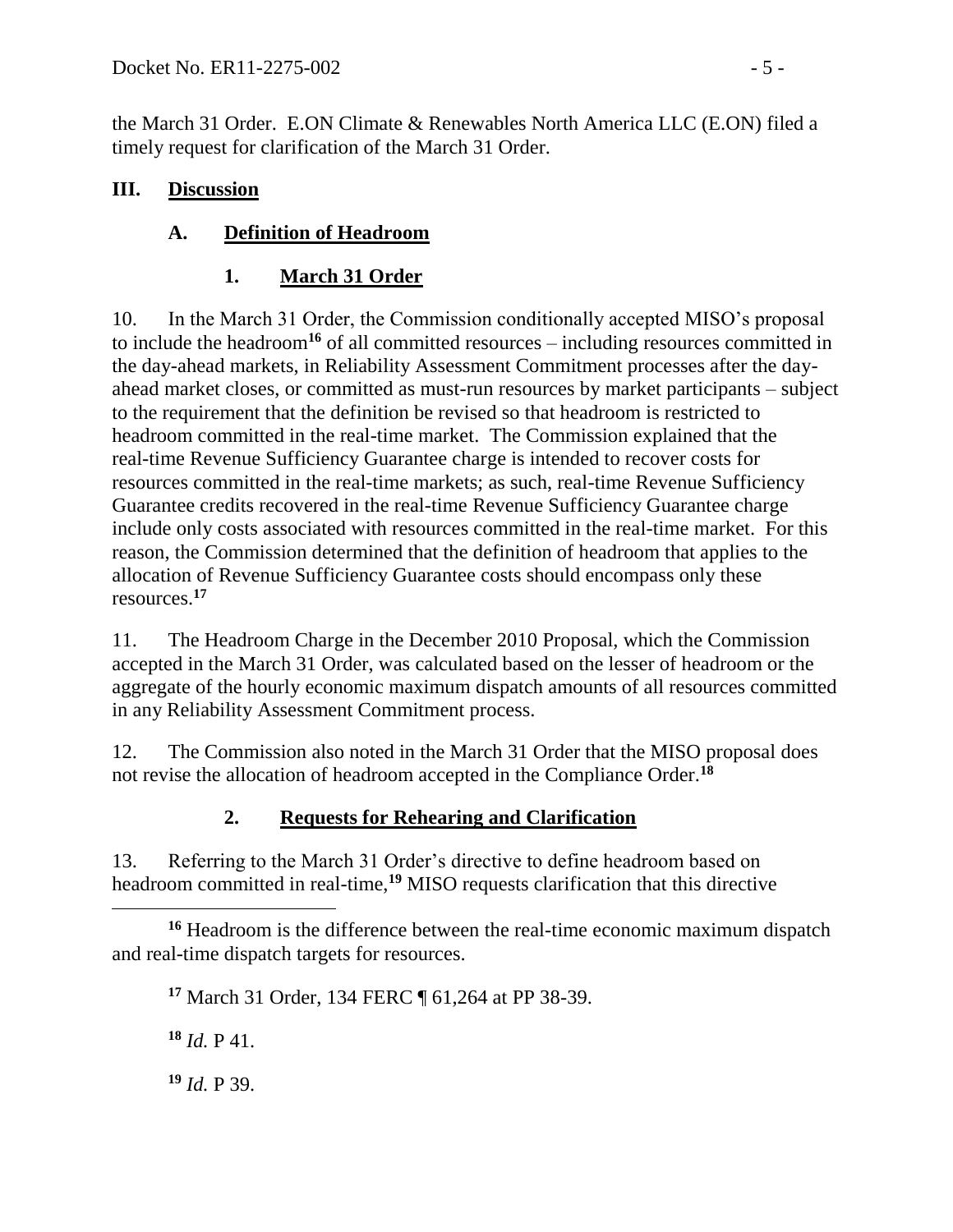includes commitments made in the forward Reliability Assessment Commitment process, and is not limited to intra-day Reliability Assessment Commitments. MISO explains that commitments made during the pre-day-ahead and forward Reliability Assessment Commitment processes are also made for the Operating Day, that these commitments cause real-time Revenue Sufficiency Guarantee costs (unlike day-ahead headroom commitments), and that these resources are eligible for, and are paid, Real-Time Revenue Sufficiency Guarantee Credits.**<sup>20</sup>**

14. Midwest TDUs request clarification, or in the alternative rehearing, as to specific changes to the headroom definition to ensure that the revised definition conforms to the Commission's requirements. Specifically, Midwest TDUs recommend removing references to resources committed in the Day-Ahead Energy and Operating Reserve Market, and adding a specific reference to the "intra-Day Operating Day [Reliability Assessment Commitment] process" to avoid any ambiguity as to which of the three types of Reliability Assessment Commitment processes set forth in the Tariff constitutes real-time commitment. Also, Midwest TDUs recommend that reference to must-run commitments be narrowed to those commitments made in real-time during the operating day.**<sup>21</sup>**

15. Midwest TDUs assert that the headroom cap should be deleted or narrowed to include only megawatts of headroom contributed by resources committed in the intra-day Reliability Assessment Commitment process.**<sup>22</sup>** In this regard, Midwest TDUs argue that deleting or narrowing the headroom cap would protect load and exports from being allocated real-time Revenue Sufficiency Guarantee costs on a basis that is unrelated to the incurrence of headroom-related Revenue Sufficiency Guarantee costs.**<sup>23</sup>** Midwest TDUs explain that the cap based on the aggregate of the hourly economic maximum dispatch amounts of all resources committed in any Reliability Assessment Commitment processes would include resources committed in Reliability Assessment Commitment processes prior to the operating day, and the full capacity of all resources, rather than just their unloaded capacity that can be used as headroom.**<sup>24</sup>**

**<sup>21</sup>** Midwest TDUs May 2, 2011 Request for Rehearing at 3-4.

**<sup>22</sup>** *Id.* at 5.

 $\overline{a}$ 

**<sup>23</sup>** *Id.* at 5-6.

**<sup>24</sup>** *Id.* at 5.

**<sup>20</sup>** MISO May 2, 2011 Request for Rehearing at 3-4.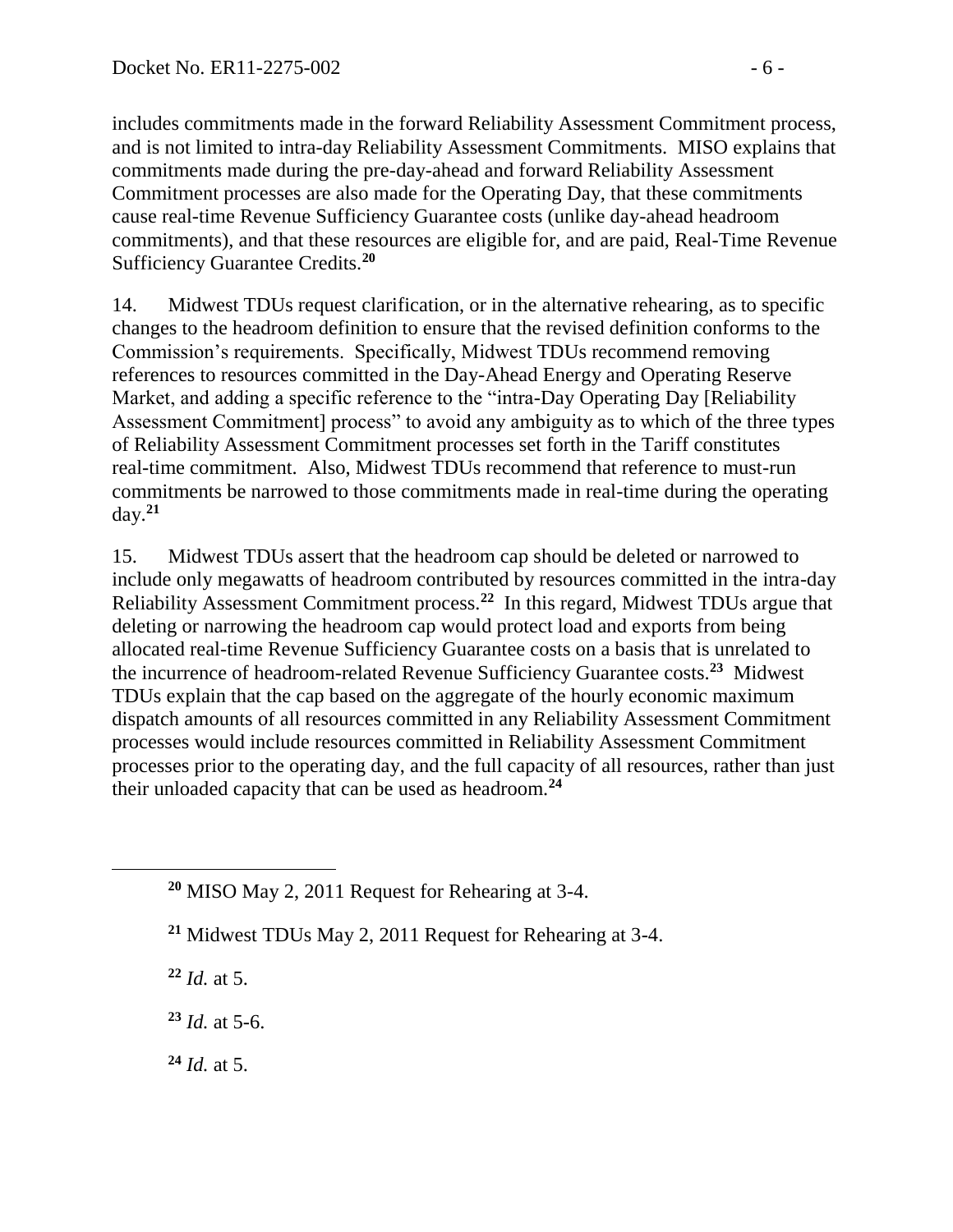16. Financial Marketers also criticize the Commission's decision to reject MISO's proposed definition of headroom, arguing that this would result in the allocation of Revenue Sufficiency Guarantee costs caused by headroom, topology changes, and loop flows to virtual offers and other non-exempt deviations. Financial Marketers argue that there is no cost causation basis or other lawful justification for requiring virtual offers and deviations to bear headroom costs, rather than allocating them to all participants proportionately based on market load ratio share because all load benefits proportionally from headroom. **25** Financial Marketers claim that the Commission did not provide reasoned decision making when it failed to adhere to its precedent of allocating headroom costs based on market load ratio share.**<sup>26</sup>** They further contend that there is no evidence to support directly assigning these costs to virtual supply offers and other non-exempt deviations.

# **3. Commission Determination**

17. We clarify for MISO that the Commission directive in the March 31 Order to define headroom based on real-time commitments encompasses the forward Reliability Assessment Commitment process, and it is not limited to intra-day Reliability Assessment Commitments. Costs resulting from this process are recovered through real-time Revenue Sufficiency Guarantee charges, and therefore it is consistent with cost causation principles to include this process in the headroom definition. The Commission has previously relied on MISO's representations that the forward Reliability Assessment Commitment process is part of the real-time commitment process.**<sup>27</sup>**

18. We will not require that MISO incorporate the Midwest TDUs' specific Tariff revisions recommendations for the headroom definition into its Tariff. Midwest TDUs propose to restrict headroom to headroom committed in the intra-day process and to commitments occurring after the start of the operating day. Such a proposal does not encompass the forward Reliability Assessment Commitment process, which is part of the real-time commitment process, as discussed. While we agree that the Midwest TDUs' recommendation to delete references to the commitment of resources in the day-ahead markets is consistent with the March 31 Order, we will not require a revision in this order on rehearing. Such a determination would be redundant to the Commission's

**<sup>26</sup>** *Id.* at 10.

**<sup>27</sup>** *See Midwest Indep. Transmission Sys. Operator, Inc.,* 118 FERC ¶ 61,213, at P 77 (2007).

**<sup>25</sup>** Financial Marketers May 2, 1011 Request for Rehearing at 10-12.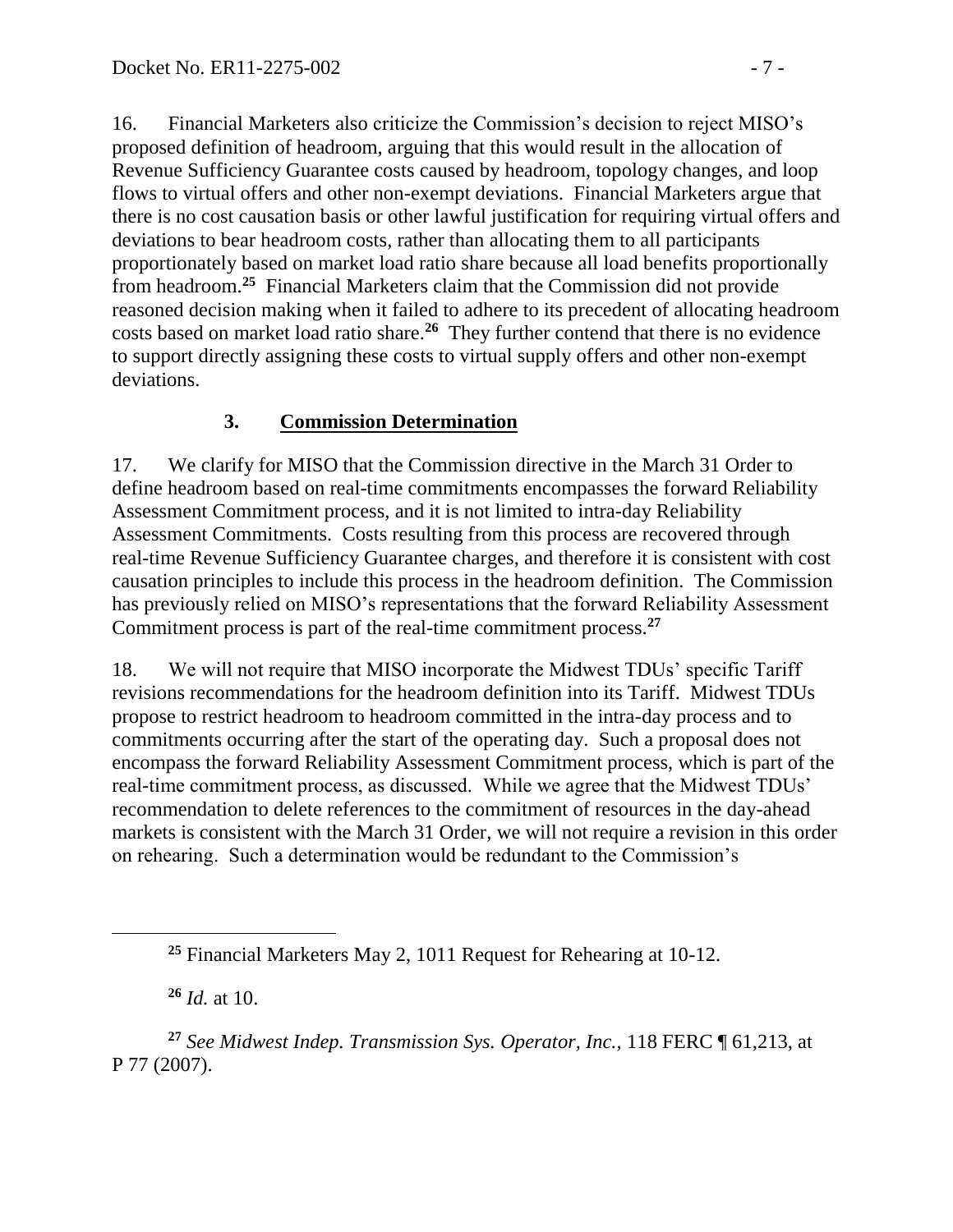consideration of the revised definition in the pending compliance filing submitted on May 2, 2011.**<sup>28</sup>**

19. We agree with Midwest TDUs that the phrase "the aggregate of the hourly Economic Dispatch amounts of all Resources committed in any [Reliability Assessment Commitment] processes" in the Headroom Charge calculation is not consistent with the Commission's ruling in the March 31 Order. The March 31 Order found that Revenue Sufficiency Guarantee costs allocated through the Headroom Charge should be costs associated with headroom committed in real-time Reliability Assessment Commitment processes, in order to ensure that the charge follows cost causation principles. Therefore, to ensure the Headroom Charge definition is consistent with the March 31 Order and to avoid confusion, we require MISO to submit a revised Tariff provision, within 30 days of the date of this order, that deletes the alternative cap. We also agree that the word "and" should be deleted from line six of the Headroom Charge provision on Original Sheet No. 1101A and that this revision be included in the compliance filing.

20. We disagree with Financial Marketers' claim that the headroom definition required by the Commission in the March 31 Order will allocate Revenue Sufficiency Guarantee charge costs associated with headroom, topology changes and loop flow to virtual offers and non-exempt deviations. We understand Financial Marketers' concern to be that the Commission's required definition, based on real-time headroom, would reduce the allocation of costs to headroom and therefore more costs would be allocated to other rates, such as the deviation rate. The March 31 Order indicates that these costs are allocated to load in a market load ratio share allocation – even under the Commission's required revision to the headroom definition.**<sup>29</sup>** This allocation accurately reflects the causes of real-time Revenue Sufficiency Guarantee charge cost incurrence, and it is therefore just and reasonable. Accordingly, we affirm the Commission's determination to accept the cost allocation associated with headroom.

21. Finally, we disagree with Financial Marketers that there is an inconsistency between the Commission's findings in the March 31 Order and the Commission's precedent of allocating headroom costs based on market load ratio share. In prior cases the Commission accepted a market load ratio share allocation for the intra-hour demand charge, the precursor to the headroom charge in this proceeding. Since the headroom charge in this proceeding is allocated based on market load ratio share and the previous intra-hour demand charge is based on the same allocation, we find no inconsistency.

 $\overline{a}$ **<sup>28</sup>** In a separate order issued concurrently with this order, we address the compliance filing filed in Docket No. ER11-2275-003. *Midwest Indep. Transmission Sys. Operator, Inc.,* 155 FERC ¶ 61,074 (2016).

**<sup>29</sup>** March 31 Order, 134 FERC ¶ 61,264 at PP 41, 130.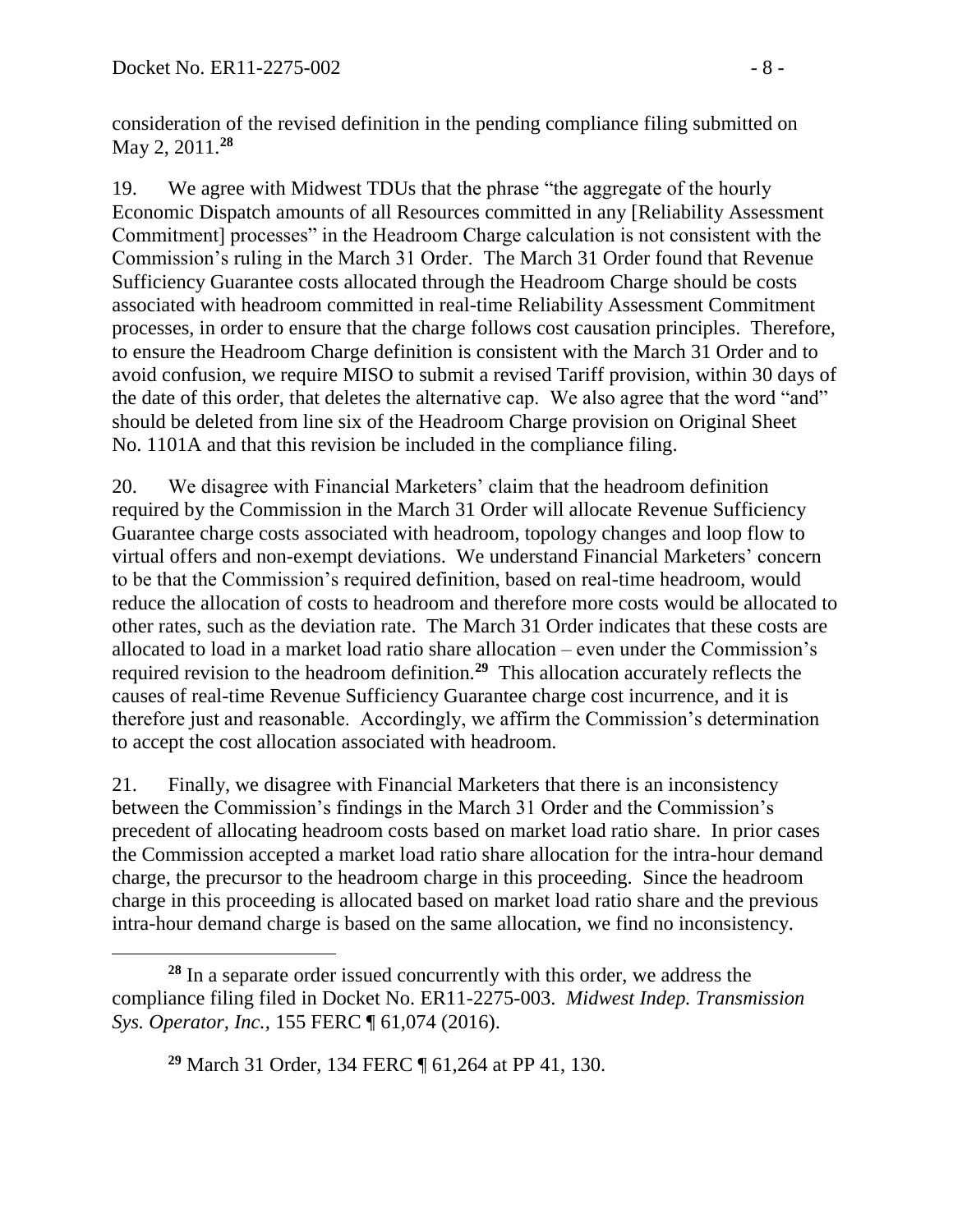### **B. Exempted Deviations**

## **1. March 31 Order**

22. In the March 31 Order, the Commission determined that it is reasonable to allocate costs associated with exempted deviations to market participants that cause the incurrence of Revenue Sufficiency Guarantee charges and load. The Commission explained that the proposed allocation is reasonable since it broadly allocates these costs to market participants via the various Revenue Sufficiency Guarantee charges such as the Constraint Management Charge and Headroom and Deviation Charge, and thereby ensures these costs are paid by a wide range of market participants benefitting from the Reliability Assessment Commitment processes conducted by MISO.**<sup>30</sup>**

23. In the MISO Tariff, Revenue Sufficiency Guarantee costs are assigned first to the constraint management charge, then remaining costs are assigned to the Headroom and Deviation Charge, and then the remaining costs are assigned to a residual charge. The costs allocated to the Residual Charge are allocated based on market load ratio share.

# **2. Request for Rehearing and Clarification**

24. Westar asserts that the Revenue Sufficiency Guarantee costs caused by exempted deviations must be part of the second pass or residual distribution, i.e., to exports and load based on load ratio share, in order to achieve the goal of allocating these costs broadly across the market and to be consistent with cost causation.**<sup>31</sup>** If these costs are allocated via the constraint management charge and day-ahead deviation charge, as the March 31 Order implies, Westar explains that exempted costs are incorporated into the numerator of these charges but the associated deviation quantities are not included in the denominator. As a result, claims Westar, MISO's proposal would allocate Revenue Sufficiency Guarantee costs to certain market participants without consideration of cost causation principles, as the majority of the costs are assessed to non-exempt market participants with day-ahead deviations.**<sup>32</sup>** Westar requests clarification or, in the alternative, rehearing as to the Commission's intent in the March 31 Order.

**<sup>32</sup>** *Id.* at 2.

**<sup>30</sup>** *Id.* P 94.

**<sup>31</sup>** Westar May 2, 2011 Request for Rehearing at 4-6.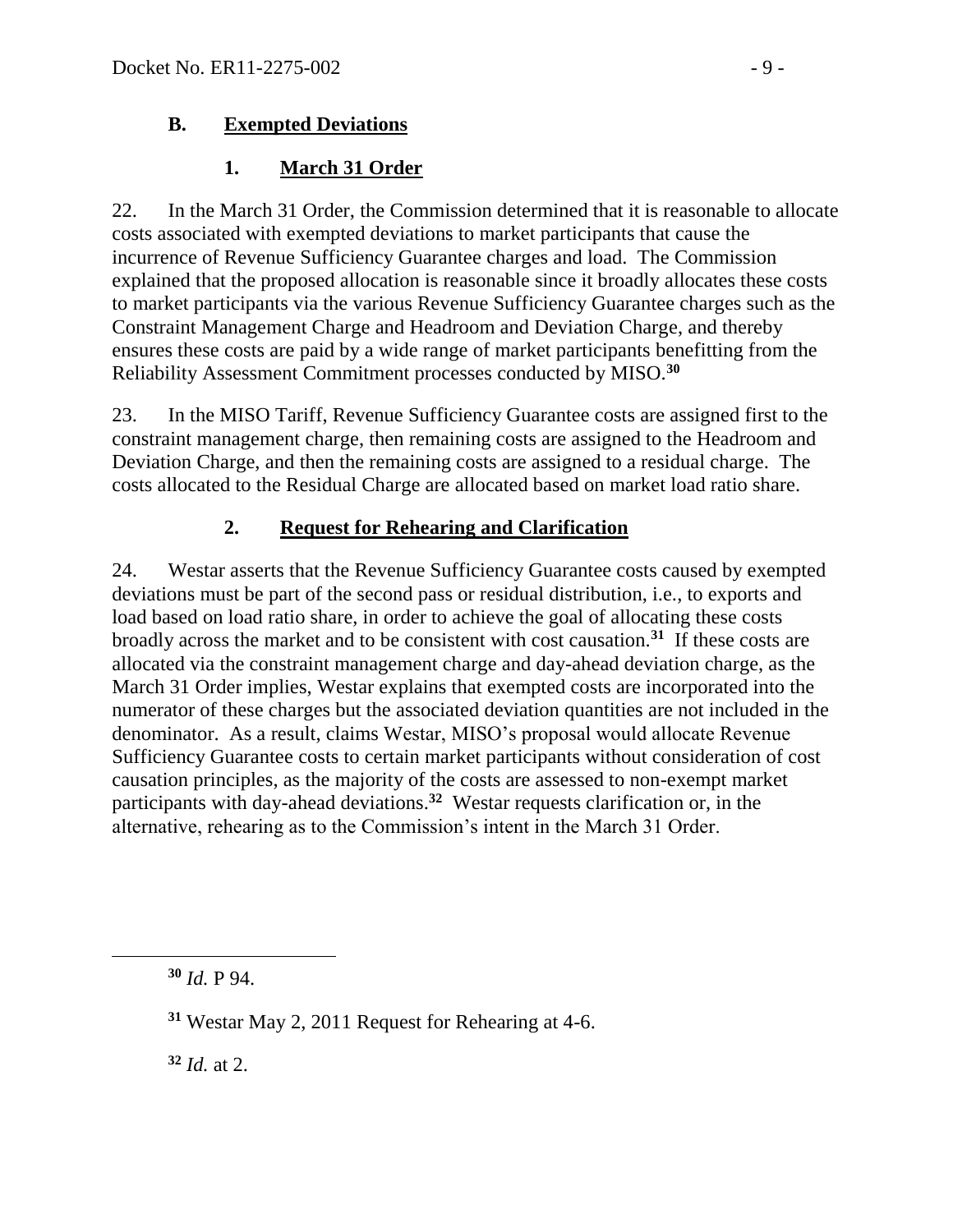#### **3. Commission Determination**

25. We clarify for Westar that the Commission in the March 31 Order determined that the allocation of exempted deviations is reasonable because it broadly allocates these costs among market participants that cause the incurrence of Revenue Sufficiency Guarantee costs, and load. The Commission based its conclusion on the allocators for the Constraint Management Charge and combined Headroom and Day-Ahead Deviation charge, namely the activities that cause Revenue Sufficiency Guarantee charges such as deviations and virtual offers, and load. We disagree with Westar's position that the Constraint Management Charge and combined Headroom and Day-Ahead Deviation Charge do not broadly allocate costs. This allocation ensures that a broad range of activities that cause Revenue Sufficiency Guarantee costs share in the allocation. For this reason, we affirm the Commission's conclusion in the March 31 Order that an allocation to all market participants with activities that can cause the incurrence of Revenue Sufficiency Guarantee costs, and load, is an appropriately broad allocation. We would consider an allocation only to load, as Westar recommends, to be unreasonable since it would exclude certain market participants that cause the incurrence of Revenue Sufficiency Guarantee costs.

26. We interpret Westar's concern to be that in practice, too many costs are allocated to deviations rather than to load.**<sup>33</sup>** As the Commission has stated in previous Revenue Sufficiency Guarantee charge proceedings, there is no such thing as an ideal and static proportion of costs that should be allocated to any activity.**<sup>34</sup>** Rather, a reasonable allocation is one that reflects cost causation principles, such as the current allocation accepted by the Commission. While the proportion of costs allocated to an activity will shift each day as a function of the relative shifts among the quantities associated with deviations, virtual offers, and load, the cost allocation accepted by the Commission ensures that costs follow cost causation principles to the extent possible. For costs that cannot be allocated in this way, such as exempted activities, these costs are allocated as broadly as possible to market participants that benefit from Reliability Assessment Commitment.

 $\overline{a}$ **<sup>33</sup>** According to Westar, the March 31 Order would result in a majority of the costs being allocated to deviations.

**<sup>34</sup>** Paper Hearing Rehearing Order*,* 127 FERC ¶ 61,121 at P 108.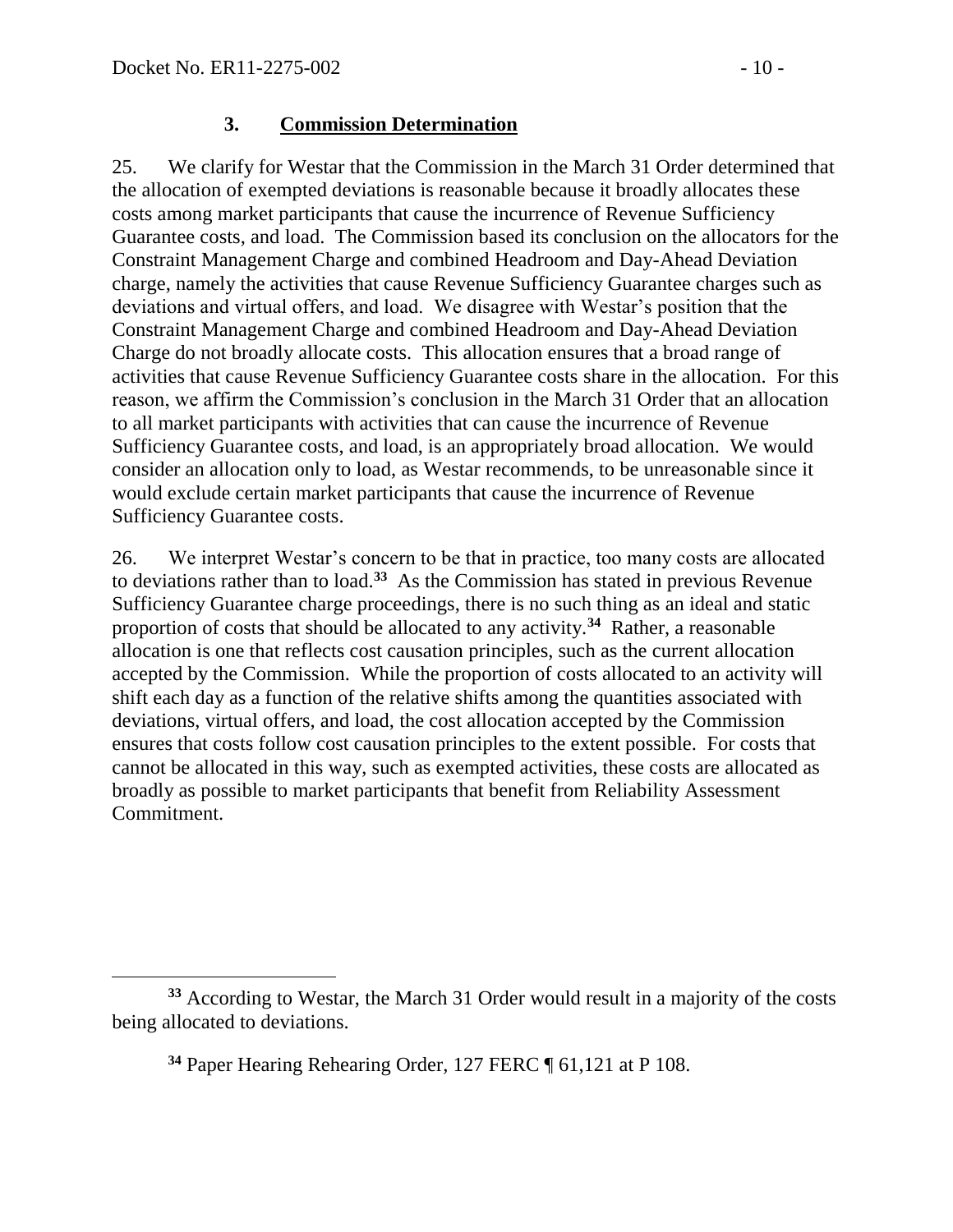### **C. Allocation of Revenue Sufficiency Guarantee Charges to Intermittent Resources**

# **1. March 31 Order**

27. In the March 31 Order, the Commission accepted MISO's proposal to allocate Revenue Sufficiency Guarantee costs to intermittent resources based on updated forecasts that are timely provided in the Reliability Assessment Commitment process. The Commission found that such an allocation bases the costs allocated to intermittent resources on the costs they cause in the commitment of units.

# **2. Request for Rehearing**

28. Financial Marketers contend that the March 31 Order allows for a disproportionate shift in the allocation of Revenue Sufficiency Guarantee costs caused by intermittent resources, but reduced according to their adjustments of real-time forecasts, to virtual offers and other non-exempt deviations. Financial Marketers state that these costs should be allocated based on market load ratio share.**<sup>35</sup>**

29. Financial Marketers claim that virtual offers and other non-exempt deviations are being overcharged for Revenue Sufficiency Guarantee costs, based on analysis in the Market Monitor Study in Docket No. ER09-411, and therefore shifting additional costs such as occurs in the March 31 Order is unjust, unreasonable and unduly discriminatory.**<sup>36</sup>**

# **3. Commission Determination**

30. Contrary to Financial Marketers' assumption, the allocation of Revenue Sufficiency Guarantee costs to intermittent resources based on their real-time forecast adjustments does not cause costs that are shifted to other market participants. Similar to the treatment of other resources whose deviations are based on updated forecasts, intermittent resources are allocated Revenue Sufficiency Guarantee costs based on deviations adjusted for forecasts provided in time for MISO to avoid the commitment of units in the real-time Reliability Assessment Process that would result in the incurrence

**<sup>36</sup>** *Id.* at 15.

 $\overline{a}$ 

**<sup>35</sup>** Financial Marketers May 2, 2011 Request for Rehearing at 3.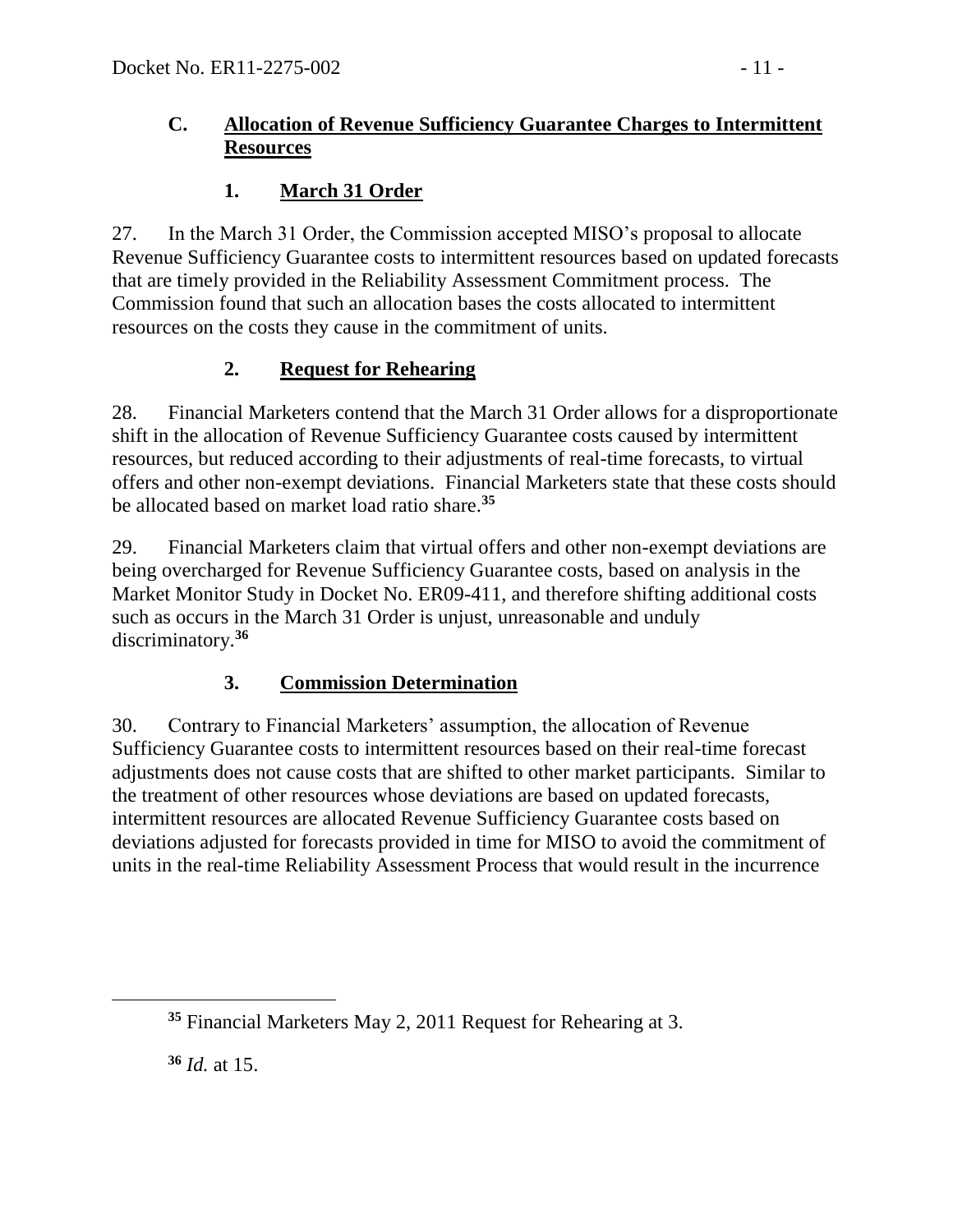of Revenue Sufficiency Guarantee costs.**<sup>37</sup>** Accordingly, these adjusted deviations, which reflect the fact that timely forecasts can avoid the incurrence of Revenue Sufficiency Guarantee costs, do not result in any costs being shifted to other market participants.

31. We note that the notification deadline adjustment for resource deviations has been a feature of the Revenue Sufficiency Guarantee charge allocation since the Indicative Rate filing in 2008. Applying the same adjustment to intermittent resources only affords them the same treatment given to other resources. Financial Marketers' arguments regarding cost shifts associated with adjusted deviations are collateral attacks on the orders that accepted this treatment in Docket Nos. EL07-86, *et al.***<sup>38</sup>**

# **D. Allocation of Headroom Costs**

32. Westar claims that the December 2010 Proposal Tariff language is not clear regarding how MISO will determine which portion of Revenue Sufficiency Guarantee costs allocated to the Day-Ahead Deviation Charge will be considered headroom and allocated through the second-pass distribution. Westar notes that MISO has recently provided preliminary sample allocations that allocate only 1.65 percent of Revenue Sufficiency Guarantee costs through the second-pass distribution, whereas the Market Monitor study indicated that changes in topology and loop-flow and headroom requirements have historically caused approximately 20 percent of Revenue Sufficiency Guarantee costs. For these reasons, Westar asks the Commission to require MISO to file Tariff language that allocates all Revenue Sufficiency Guarantee costs caused by headroom – not only a small percentage of those costs – through the second-pass or residual distribution.

33. We affirm the Commission's determination in the March 31 Order that the combined Headroom and Day-ahead Deviation Charge does not allocate headroom costs to deviations.**<sup>39</sup>** The Tariff states that Revenue Sufficiency Guarantee costs are allocated to a separate headroom component – the Headroom Charge – based on headroom quantities, and therefore these costs cannot be allocated to deviations. Similar to the exempted deviations issues, we interpret Westar's position to be that fewer costs should be allocated to deviations and more costs should be allocated to headroom, based on the

**<sup>39</sup>** March 31 Order, 134 FERC ¶ 61,264 at P 57.

**<sup>37</sup>** MISO explained the purpose of the adjustment process associated with notification deadlines as part of its Indicative Rate filing. *See* September 22, 2008 Brief of Ameren Services Company and Northern Indiana Public Service Company, Attachment C at 7, 16, 19 and 20 in Docket Nos. EL07-86, *et al.*

**<sup>38</sup>** *See* Compliance Order*,* 132 FERC ¶ 61,186 at P 72.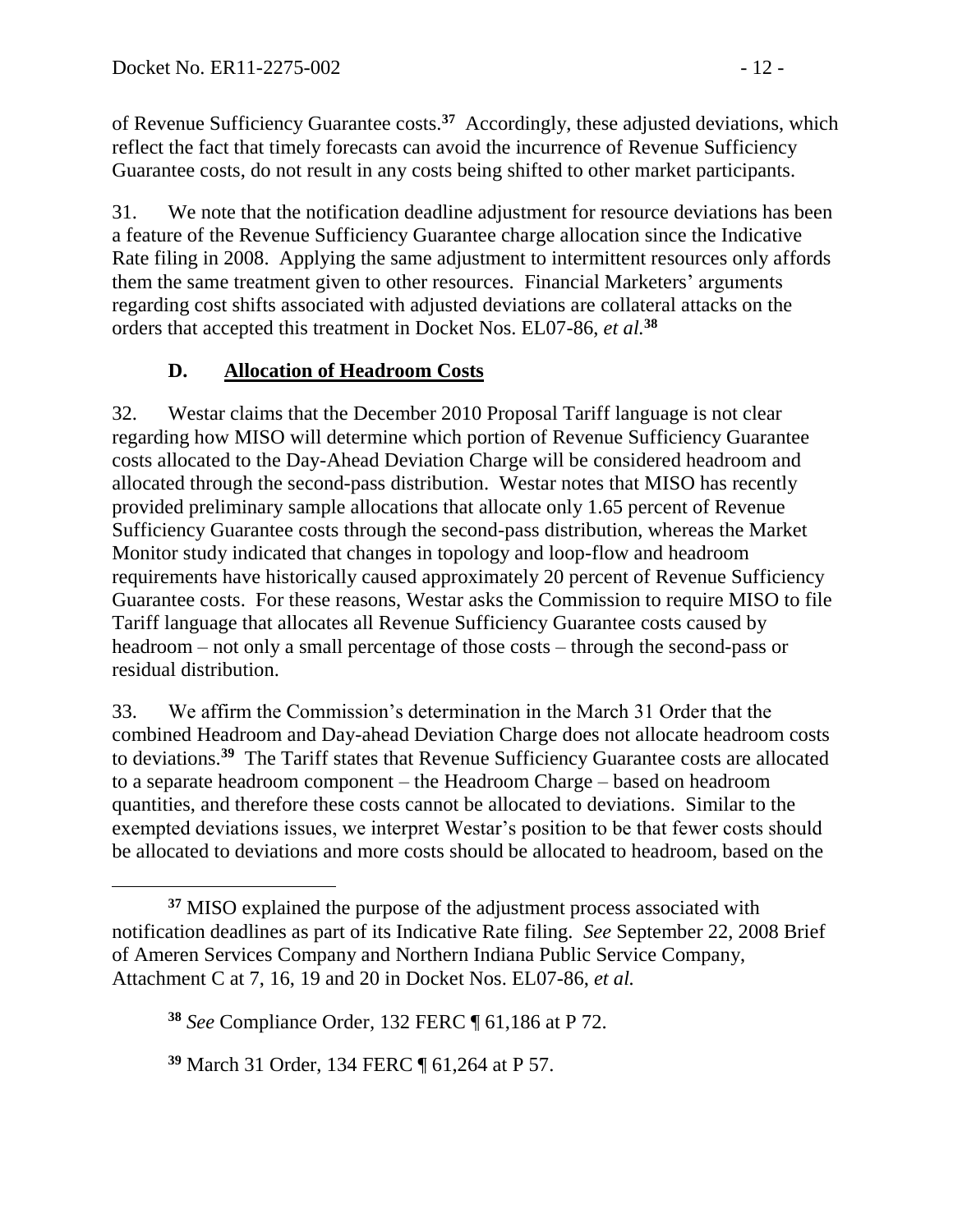Market Monitor Study. As discussed, an ideal or static share of costs that should be allocated to an activity does not exist. The Tariff ensures that Revenue Sufficiency Guarantee costs are allocated to headroom based on headroom quantities, and this allocation is consistent with cost causation principles since it is not assigning these costs to other activities such as deviations.

# **E. Other Issues**

34. Financial Marketers contend that the Commission's conclusion that MISO commits resources in the Reliability Assessment Commitment processes for deviations and headroom at the same time is only true for resources committed in the forward Reliability Assessment Commitment process and for certain non-exempt deviations in the intra-day Reliability Assessment Commitment process. They add, however, that this is not true for virtual offers in the intra-day Reliability Assessment Commitment process since MISO does not commit resources to address virtual offers in this process, and therefore virtual offers do not cause Revenue Sufficiency Guarantee costs incurred in the intra-day Reliability Assessment Commitment process. For this reason, Financial Marketers assert that virtual offers should not be allocated any costs incurred in the intra-day Reliability Assessment Commitment process.**<sup>40</sup>**

35. MISO's December 2010 Proposal made no changes to the allocation of Revenue Sufficiency Guarantee charge between the forward and intra-day Reliability Assessment Commitment processes, and therefore Financial Marketers' arguments on this issue are beyond the scope of this proceeding. We note that the Commission has previously addressed this issue,**<sup>41</sup>** and therefore the position of Financial Marketers is a collateral attack on that determination.

36. Financial Marketers fault the March 31 Order for failing to require compliance with section 35.13 of the Commission's regulations, which are designed to ensure that cost allocations are just and reasonable. **42** Financial Marketers assert that MISO is not relieved of this responsibility because certain market participants have obtained marketbased rate authority, as the March 31 Order concludes.**<sup>43</sup>** Financial Marketers note that the March 31 Order did not cite to any regulation or Commission precedent that exempts

**<sup>40</sup>** Financial Marketers May 2, 2011 Request for Rehearing at 2.

**<sup>41</sup>** Paper Hearing Rehearing Order*,* 127 FERC ¶ 61,121 at P 120.

**<sup>42</sup>** Financial Marketers May 2, 2011 Request for Rehearing at 18.

**<sup>43</sup>** *Id.* (citing March 31 Order, 134 FERC ¶ 61,264 at P 158).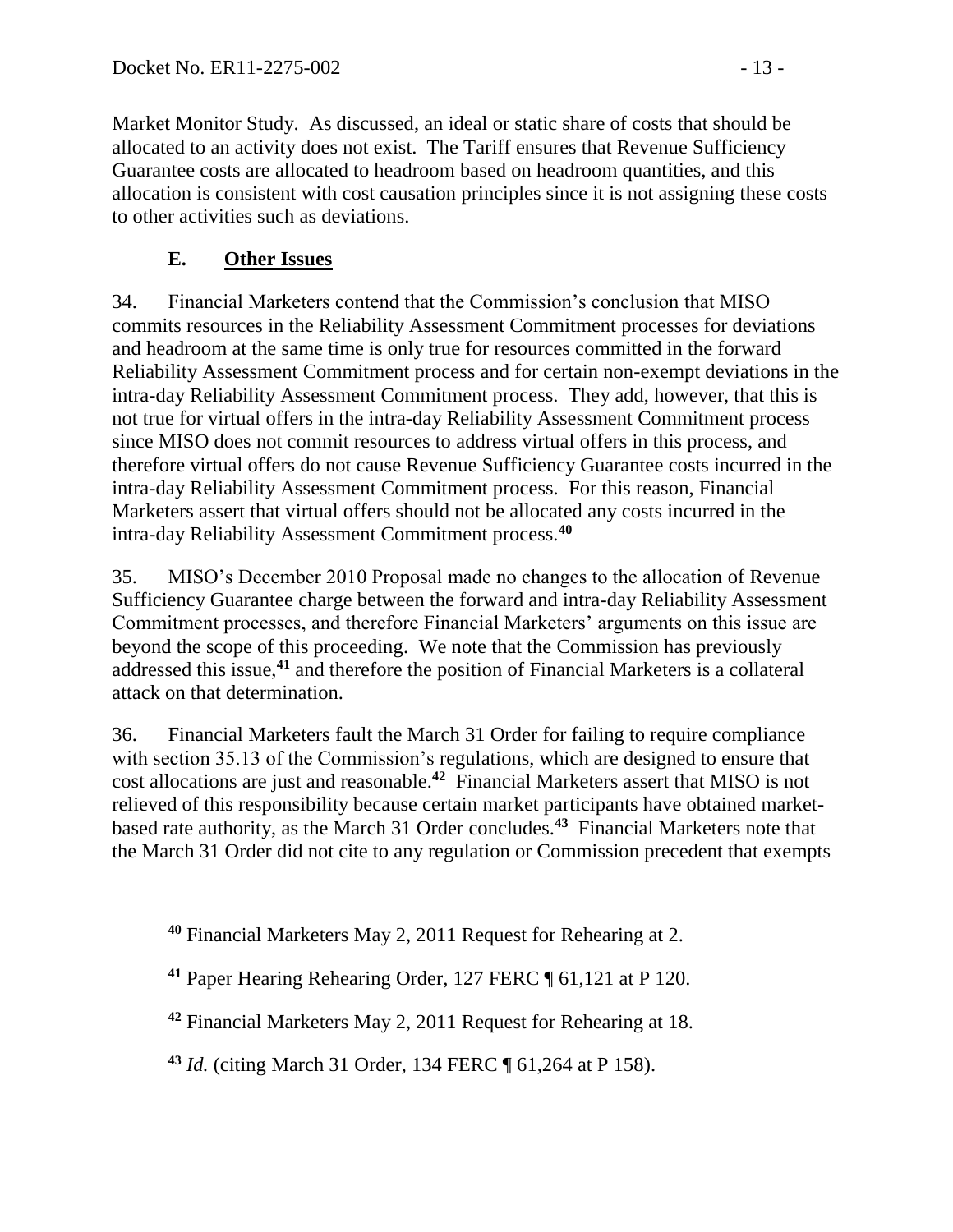ISOs from their requirements to justify their cost allocations under section 35 of the Commission's regulations.**<sup>44</sup>**

37. We disagree with Financial Marketers' position because the rates at issue here apply to energy market costs that are incurred in a market where rates are market-based rates. Inasmuch as section 35.13 specifies the cost of service data required for utility filings and details the individual cost categories that must be included in those filings, we find that it is clear on its face that section 35.13 is not applicable to energy market rates and charges.**<sup>45</sup>**

38. Financial Marketers contend that a hearing is appropriate and legally required in this proceeding since there are material issues of fact in dispute. As examples of material issue of fact in dispute, Financial Marketers cite to their disputes regarding the following: (1) MISO commits units for all deviations and headroom simultaneously; (2) 92 percent of Revenue Sufficiency Guarantee costs are attributable to non-exempt deviations; (3) intermittent resources do not cause Revenue Sufficiency Guarantee costs when they provide an updated forecast four hours before the operating hour; and (4) MISO's proposed definition of headroom would result in headroom being allocated 85-87 percent of Revenue Sufficiency Guarantee costs for reasons other than constraint management.**<sup>46</sup>**

39. The issues raised by Financial Marketers do not constitute material issues of fact in dispute in this proceeding, and for this reason we do not see the need for an evidentiary hearing. With respect Financial Marketers' first point, MISO's simultaneous commitment of units for deviations and headroom is based on MISO operating practices, as explained by MISO and discussed with stakeholders. There is no record in this proceeding that, in fact, MISO does not commit units in this manner, nor do Financial Marketers provide an argument disputing this practice. In response to Financial Marketers' second point, the fact that a cost allocation that MISO makes, such as the estimate of a 92 percent allocation to deviations, which as discussed changes daily and is the function of a variety of factors, differs from an allocation derived from a study such as the Market Monitor study, does not constitute a material issue of fact in dispute and is therefore not a basis for an evidentiary hearing. With regard to Financial Marketers' third point, as discussed above, **<sup>47</sup>** the cost causation argument for intermittent resources is an untimely challenge to previous Commission orders. Finally, with respect to Financial

**<sup>44</sup>** *Id.* at 19.

**<sup>47</sup>** *Supra* PP 32-33.

**<sup>45</sup>** March 31 Order, 134 FERC ¶ 61,264 at P 158.

**<sup>46</sup>** Financial Marketers May 2, 2011 Request for Rehearing at 20.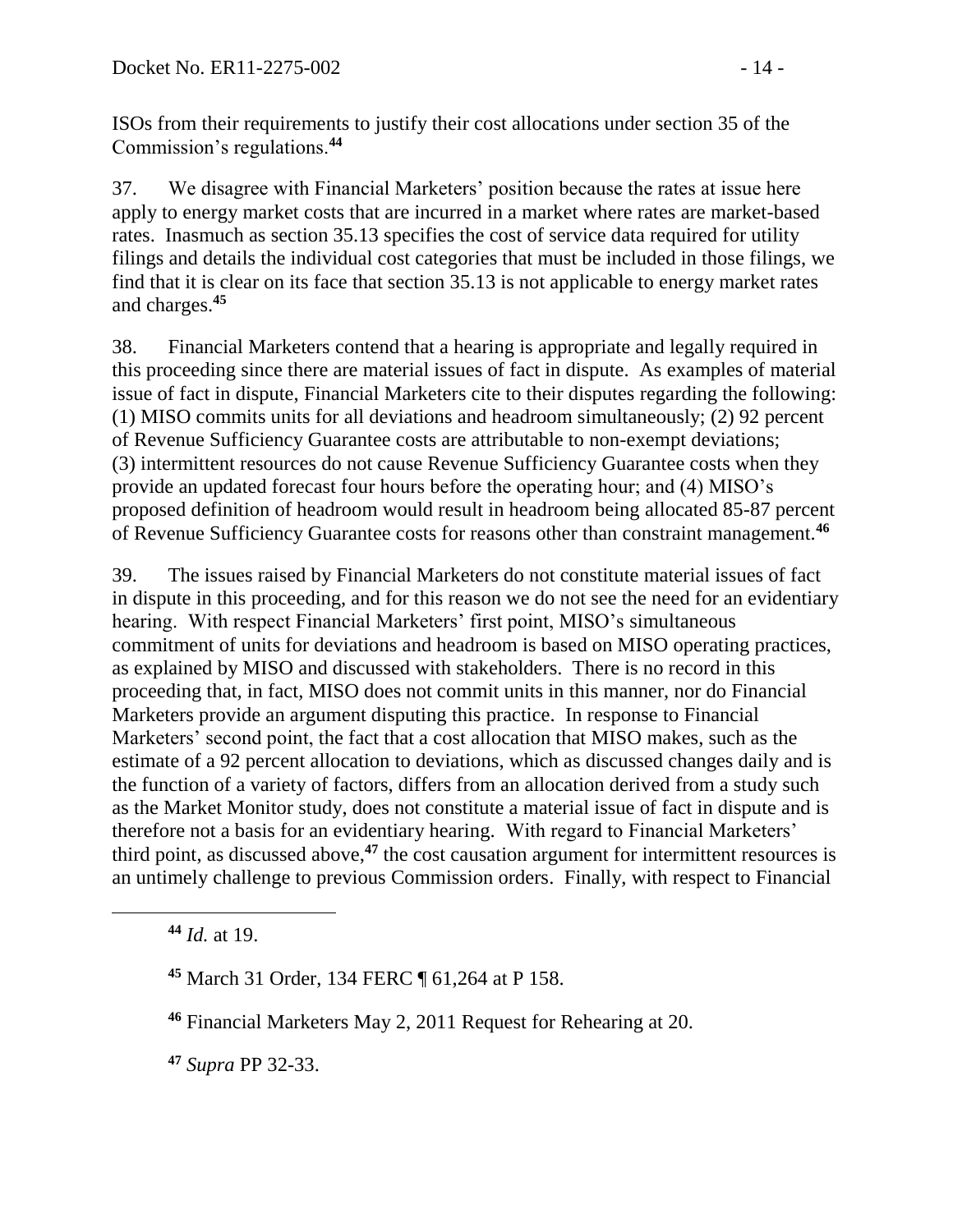Marketers' fourth point, we can address the claim here that the Commission erred in determining that MISO's proposed definition of headroom would result in headroom being allocated 85-87 percent of Revenue Sufficiency Guarantee costs.**<sup>48</sup>** The Commission's finding is based on a calculation that divides the Total Headroom Limited by Reliability Assessment Commitment Capacity column by the Real-time Reliability Assessment Commitment Committed Capacity.**<sup>49</sup>** This calculation yields the following results: 86.7 percent (2008), 87.4 percent (2009) and 85.0 percent (2010 YTD). These are the calculations the Commission used to support its finding that the MISO proposed definition results in headroom being equal to 85-87 percent of capacity committed in real-time Reliability Assessment Commitment processes in the 2008-2010 period. **<sup>50</sup>** We consider this explanation of the calculation to provide a sufficient fact-basis for the Commission's statement, and therefore no evidentiary hearing is necessary to pursue this issue further.

40. Referring to the Commission determination in the March 31 Order to exempt intermittent resources from Revenue Sufficiency Guarantee charges that result from manual curtailments,**<sup>51</sup>** E.ON requests an April 1, 2011 effective date.**<sup>52</sup>** E.ON notes that this date would be consistent with Commission practice, in which the Commission ordered that intermittent resources no longer be exempted from Revenue Sufficiency Guarantee charges to be effective the day following the date of that order.**<sup>53</sup>**

41. We will not direct here an effective date requirement for the exemption of intermittent resources from Revenue Sufficiency Guarantee costs when they are manually curtailed. The effective date for Tariff sheets in a compliance filing is an issue that is properly addressed by the Commission in the compliance proceeding.**<sup>54</sup>**

**<sup>48</sup>** March 31 Order, 134 FERC ¶ 61,264 at P 39.

**<sup>49</sup>** MISO December 2010 Proposal, Testimony of Kevin A. Vannoy, Tab A, Table 1.

**<sup>50</sup>** March 31 Order, 134 FERC ¶ 61,264 at P 39.

**<sup>51</sup>** *Id.* P 74.

**<sup>52</sup>** E.ON May 2, 2011 Request for Clarification at 2.

**<sup>53</sup>** *Id.* at 2-3 (citing *Midwest Indep. Transmission Sys. Operator, Inc.,* 132 FERC ¶ 61,184, at P 130 (2010)).

**<sup>54</sup>** In a separate order issued concurrently with this order, we address the compliance filing filed in Docket No. ER11-2275-003. *Midwest Indep. Transmission Sys. Operator, Inc.,* 155 FERC ¶ 61,074.